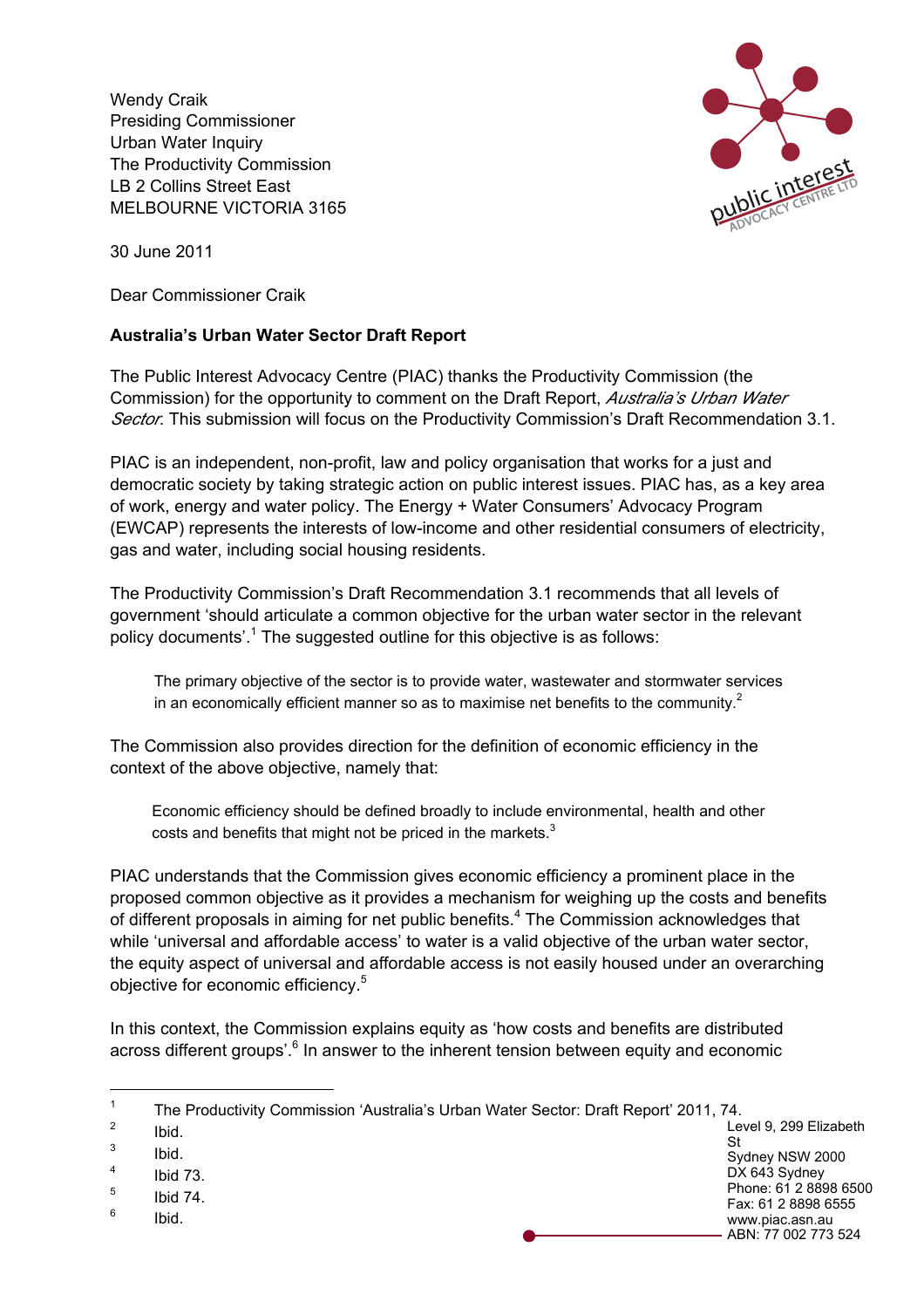efficiency, the Commission proposes that mechanisms outside the urban water sector, such as the taxation and social security systems, may be best placed to deal with 'distributional issues'.<sup>7</sup>

PIAC has concerns that if adopted as proposed, the common objective of the urban water sector will include no acknowledgement that the provision of water is an essential service. Without this acknowledgement, the aim to maximise net public benefits through economic efficiencies could lead to a situation where negative outcomes for some consumer groups are not effectively addressed. PIAC sees this risk as particularly heightened if mechanisms external to the urban water sector, such as the tax and social security systems, be identified as the principal source of remedial action for any inequitable outcomes that may arise. Under this scenario, PIAC would have specific concerns for vulnerable water consumers.

Dealing with equity issues outside of the sector has not worked particularly well for NSW electricity consumers. In April 2011, the Independent Pricing and Regulatory Tribunal (IPART) made a draft decision on retail electricity prices for NSW. Taking these price rises into account, IPART calculated that an indicative annual bill will rise by approximately \$228, \$230 and \$316 on 1 July 2011 for customers in Integral, Energy Australia and Country Energy supply areas respectively.<sup>8</sup> Concurrently, the primary NSW rebate paid to eligible energy customers will increase by \$39 on 1 July 2011.<sup>9</sup> This rebate is applied uniformly across the state, providing no additional support to customers in Country Energy's supply area who are facing rises that are over \$80 higher than those in Integral or Energy Australia supply areas.

PIAC's previous submission to the Commission's inquiry into the Urban Water Sector noted that Australia has responsibilities as a State Party to international human rights treaties, including the *International Covenant on Economic Social and Cultural Rights (ICESCR)*.<sup>10</sup> In particular, PIAC noted the United Nation's recognition of the importance of water in a human rights sense:

The treaty body for ICESCR, the United Nations Committee on Economic, Social and Cultural Rights, in its General Comment No 15 of 2002, observed:

1. ... The human right to water is indispensable for leading a life of human dignity. It is a prerequisite for the realization of other human rights ...

2. The human right to water entitles everyone to sufficient, safe, acceptable, physically accessible and affordable water for personal and domestic use.<sup>11</sup>

Given Australia's human rights obligations under the ICESCR, PIAC takes the view that it is appropriate that the common objective of Australia's urban water sector acknowledge that no residential consumer be denied access to an adequate supply of water because of an inability to pay. Accordingly, PIAC recommends that the common objective for the urban water sector be amended as follows:

 $\frac{7}{8}$  Ibid.

<sup>8</sup> Independent Pricing and Regulatory Tribunal, *Changes in regulated electricity retail prices from 1 July 2011: Draft Report* (2011) 4.

 $\frac{9}{2}$  Please note: the NSW Energy Rebate will be known as the Low Income Household Rebate as of 1 July 2011. The NSW Energy Rebate was to be paid at a rate of \$161 on 1 July 2011 but has been increased to \$200 per annum under the new government.

<sup>10</sup> *International Covenant on Economic, Social and Cultural Rights*, opened for signature 16 December 1966, 993 UNTS 3 (entered into force 3 January 1976) ratified by Australia on 10 December 1975 (entered into force for Australia on 10 March 1976).

<sup>&</sup>lt;sup>11</sup> Louis Schetzer & Carolyn Hodge 'A Rights Approach: Submission to the Productivity Commission inquiry into Australia's Urban Water Sector' 2010 *Public Interest Advocacy Centre*